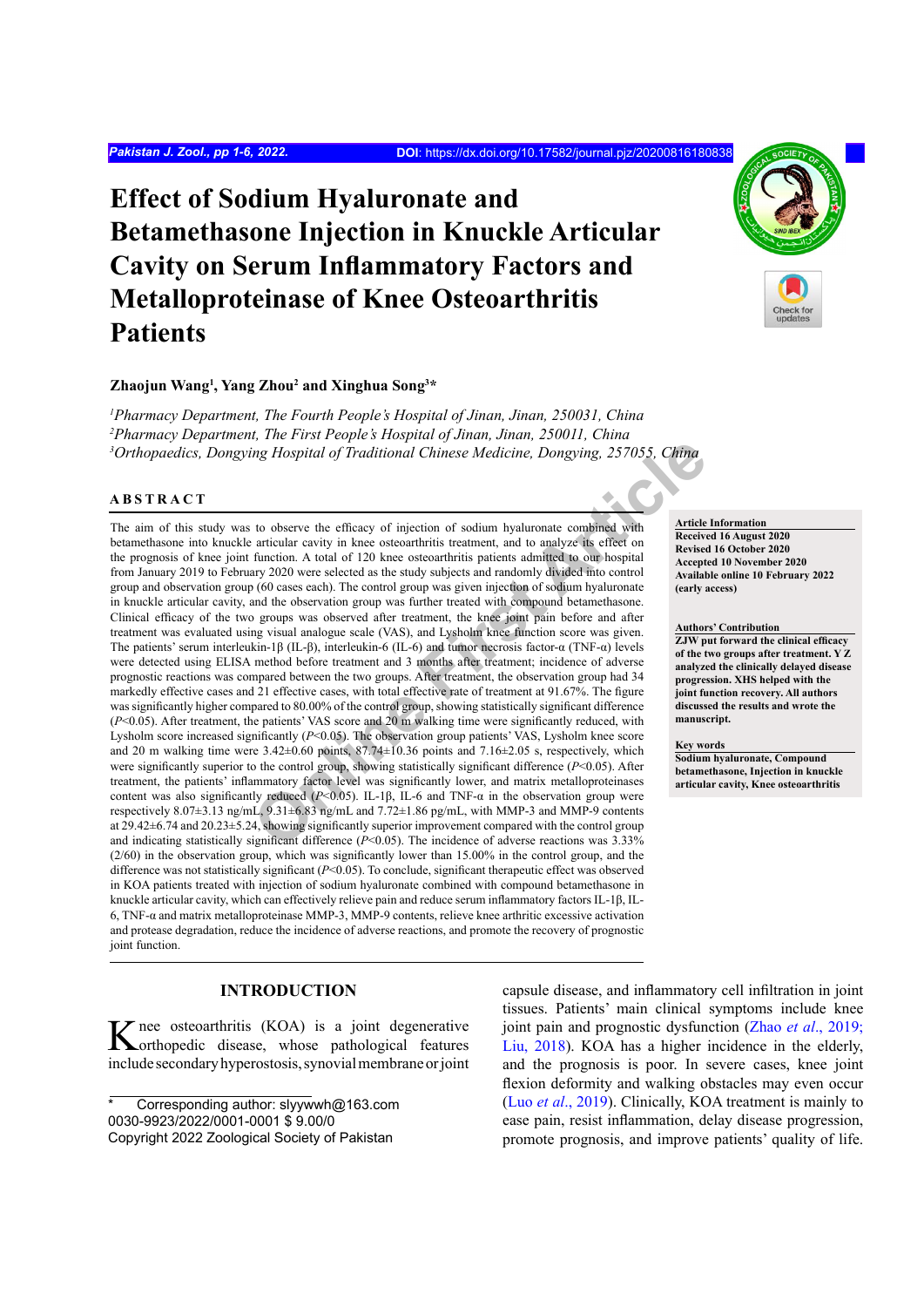**Online First Article** Sodium hyaluronate as an important component of joint synovial fluid is often adopted to clinically treat KOA via injection in knuckle articular cavity. As the preferred treatment option, it can effectively reduce the release of inflammatory mediators in synovial tissue, protect the articular cartilage environment, and promote tissue healing and regeneration (Jiang *et al*[., 2020\)](#page-4-1). Studies have reported that although sodium hyaluronate alone receives acceptable efficacy in the treatment of knee osteoarthritis, there are still some patients with unsatisfactory prognosis (Kou *et al*[., 2020\)](#page-4-2). Compound betamethasone injection, a new generation of glucocorticoid preparations with more applications in recent years, can inhibit the immune inflammatory response caused by excessive activation of glucocorticoids, reduce inflammatory cascade caused by immune imbalance of joint injury, and reduce the damage of inflammatory mediators on articular cavity osteocytes, thereby playing a therapeutic role (Hu, [2000;](#page-4-3) Zhang *et al*[., 2018a](#page-5-2)). However, how about the efficacy of combined injection of sodium hyaluronate and compound betamethasone in knuckle articular cavity in KOA treatment? There are no detailed reports on the prognostic inflammatory factors and the recovery of knee joint function. This paper aims to investigate the effect of combined treatment on serum inflammatory factors, MMP-3, MMP-9 and joint function prognosis of KOA patients.

# **MATERIALS AND METHODS**

#### *Clinical data*

A total of 120 knee osteoarthritis patients admitted to our hospital from January 2019 to February 2020 were selected as the study subjects.

Inclusion criteria: (1) Those who meet the diagnostic criteria of knee osteoarthritis established by the tenth edition of "Surgery" and are definitely diagnosed; (2) Those who have osseous enlargement, knee joint pain and walking difficulty in the past six months; (3) Those with unilateral knee joint disease; (4) Those who have not received knee surgery or local treatment in the past 3 months.

Exclusion criteria: (1) Knee fractures, obvious swelling and effusion, deformities, or with previous joint replacement surgery in the lower limb; (2) Complicated with other malignant tumors, liver and kidney insufficiency or immune diseases; (3) Arthritis caused by other pathogenesis, like metabolic arthritis or rheumatism; (4) Those who have mental illness and cannot cooperate with treatment. The study was approved by the medical ethics committee of the hospital, and the patients and their families signed the informed consent form.

In this research, 120 KOA patients were randomly divided into control group and observation group (60 cases each). In the control group, there were 34 males and 26 females; aged 44~75 years, the patients had an average age of  $60.36\pm6.22$  years; with 1~year' course of disease, the patients had an average course of 2.45±1.06 years. In the observation group, there were 35 males and 25 females; aged 45~72 years, the patients had an average age of 60.74 $\pm$ 5.65 years; with 1~year' course of disease, the patients had an average course of 2.48±1.45 years. There were no statistically significant differences in general information such as gender ratio, age and disease course between the two groups (*P*>0.05), showing comparability.

# *Treatment methods*

The control group was given injection of sodium hyaluronate in knuckle articular cavity. The patient took a supine position, flexed the affected side with 90° knee flexion; 2% lidocaine hydrochloride injection (2 mL) was injected for local anesthesia, then local puncture was performed, followed by pumpback when emptiness was felt. Infuse 25 mg sodium hyaluronate injection (specification: 2 mL/20 mg, Shandong Bausch and Lomb Freda Pharmaceutical Co., Ltd., batch number P201781142525669) when there is no blood return. Ensure that sodium hyaluronate is evenly distributed on the surface of articular cartilage and synovial membrane. Treatment time: 1 time/week, 4 times/course for 3 continuous courses.

The observation group was treated with compound betamethasone injection (Chongqing Huapont Pharm Co., Ltd., batch number 20183412) on the basis of the control group. The usage and dosage of sodium hyaluronate injection was the same as that of the control group. Then, in the first course of treatment, 1 mL of compound betamethasone injection was injected in the knuckle articular cavity, and during the second and third treatment courses, 2 mL of compound betamethasone injection was injected in the knuckle articular cavity. The treatment cycle was the same as that of the control group. During the treatment, attention was paid to bed rest and avoiding weight-bearing activities (Liu *et al*[., 2019](#page-4-0)).

#### *Observation indicators*

For evaluation of clinical efficacy, if knee joint symptoms such as pain, swelling, etc. disappear, knee joint activity is not restricted, function is normal without affecting life and work, the treatment is markedly effective. If knee joint symptoms such as pain, swelling, etc. are improved than before, knee joint activity is limited to a certain extent, the joint function is improved, but with certain impact on life and work, the treatment is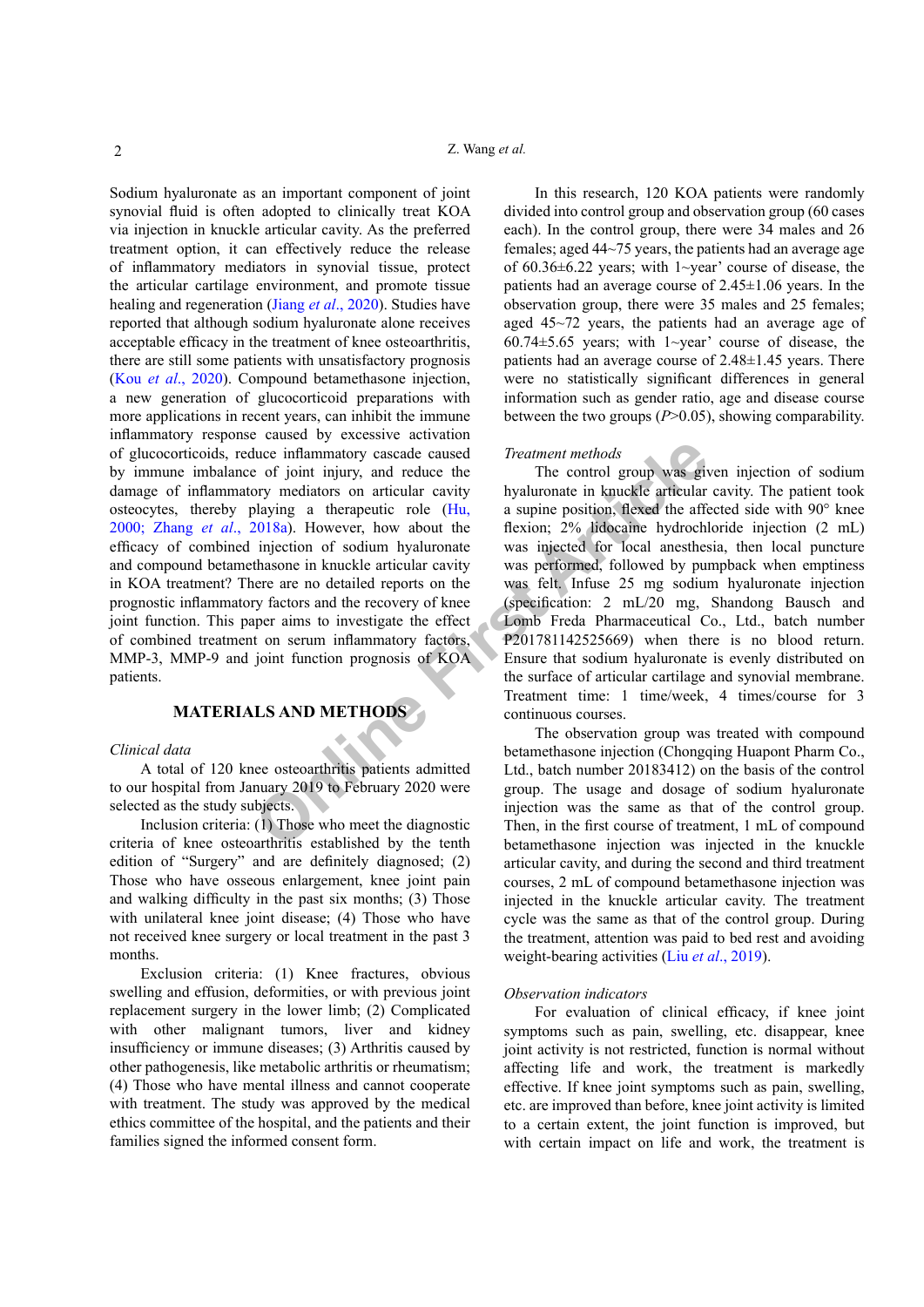effective. If symptoms, signs, joint function, etc. have no obvious improvement, or even aggravate, then treatment is ineffective. KOA treatment efficacy = number of (markedly effective + effective) cases/total number of cases  $\times$  100%.

Knee joint pain and knee joint function were compared between the two groups before and after treatment. Patients' pain was assessed using visual analogue scale (VAS). VAS has a full score of 10 points, no pain is scored 0, and severe totally unbearable pain is scored 10 points. A lower score indicates lighter pain. In terms of Lysholm knee joint function scoring: The Lysholm knee joint scoring system includes the following aspects: pain, restlessness, atresia, swelling, degree of claudication, stair climbing, squatting, upholder use, etc., with a full score of 100 points. A higher score indicates better recovery of knee joint function and better knee joint function. At the same time, the patients' 20 m walking time was recorded before and after treatment.

Before and after treatment, 4 mL of venous blood was drawn from the patient with empty stomach, centrifuged at 3000 rpm in for 10 min. The supernatant was taken and stored in -20°C refrigerator for later use. Using enzymelinked immunosorbent assay ELISA, the serum levels of inflammatory factors IL-1β, IL-6, TNF-α and matrix metalloproteinase MMP-3 and MMP-9 were determined according to the instructions. The kit was provided by Nanjing Jiancheng Bioengineering Institute.

The patients were followed up for another 3 months after treatment, and incidence of adverse prognostic reactions was recorded for the two groups.

### *Statistical analysis*

SPSS21.0 was used to statistically analyze the data. The measurement data results conforming to normal distribution include VAS, Lysholm score, 20 m walking time, disappearance time of knee joint effusion, inflammatory factors IL-1β, IL-6, TNF-α and matrix metalloproteinases MMP-3, MMP-9 levels, which were indicated by  $(\bar{x} \pm s)$ . Independent sample t test was used for comparison between groups. The count data including clinical efficacy and incidence of adverse reactions were indicated by the number of cases/percentage  $(\frac{9}{6})$ , and  $\gamma^2$ test was used for comparison between groups. *P*<0.05 indicates statistically significant difference.

## **RESULTS**

# *Evaluation of clinical efficacy*

After treatment, the observation group had 34 markedly effective cases and 21 effective cases, with total effective rate of treatment at 91.67%. The figure was significantly higher compared to 80.00% of the control

group, showing statistically significant difference (*P*<0.05) [\(Table I](#page-2-0)).

<span id="page-2-0"></span>**Table I. Comparison of clinical efficacy between the two groups.**

| <b>Classification</b> | Control           | <b>Observation</b> | $\gamma^2$ | P           |
|-----------------------|-------------------|--------------------|------------|-------------|
|                       | group             | group              |            |             |
| markedly effective    | 20                | 34                 |            | 7.512 0.023 |
| effective             | 28                | 21                 |            |             |
| ineffective           | 12                | 5                  |            |             |
| total effective rate  | 80.00%<br>(48/60) | 91.67% (55/60)     |            |             |

*VAS, Lysholm knee joint score and 20 m walking time*

**EXECUTE:** The superioristic and MMP-9 were eigenvectively to the two groups (P)<br>
The superioristic Article are the matricle was absented the mpty stomach, centrifuged between the two groups (P)<br>
twith empty stomach, cent Before treatment, there was no significant difference in VAS, Lysholm knee score and 20 m walking time between the two groups (P>0.05). After treatment, the patient's VAS score and 20 m walking time were significantly reduced, while Lysholm score was increased significantly (P<0.05). The observation group patients' VAS, Lysholm knee score and 20 m walking time were respectively  $3.42\pm0.60$  points,  $87.74\pm10.36$  points and 7.16±2.05 s, which were significantly superior to the control group, showing statistically significant difference (P<0.05) (Table II).

<span id="page-2-1"></span>**Table II. Comparison of VAS, Lysholm knee joint score and 20 m walking time between the two groups before**  and after treatment  $(\bar{x} \pm s)$ .

| <b>Classification</b>                |                            | Control<br>group                    | <b>Observation t</b><br>group                        |                | P            |
|--------------------------------------|----------------------------|-------------------------------------|------------------------------------------------------|----------------|--------------|
| VAS/<br>point                        | <b>Before</b><br>treatment | $6.41\pm0.76$                       | $6.40 \pm 1.00$                                      | 0.027          | 0.979        |
|                                      | A fter<br>treatment        | $6.40\pm0.73^*$ $3.42\pm0.60^*$     |                                                      | 5.505          | $\leq 0.001$ |
| Lysholm Before<br>score/             | treatment                  | $54.28 \pm 8.47$ $55.23 \pm 9.71$   |                                                      | $-0.476$ 0.635 |              |
| point                                | A fter<br>treatment        |                                     | $76.15\pm7.93$ $87.74\pm10.36$ $-5.636$ $\leq$ 0.001 |                |              |
| 20 <sub>m</sub><br>walking<br>time/s | <b>Before</b><br>treatment | $16.21 \pm 3.11$ $15.84 \pm 3.45$   |                                                      | 0.12           | 0.884        |
|                                      | A fter<br>treatment        | $9.22 \pm 2.14^*$ 7.16 $\pm 2.05^*$ |                                                      | 4.024          | 0.002        |

Note: After treatment, \* *P*<0.05.

*Inflammatory factors and matrix metalloproteinases levels*

Before treatment, there was no significant difference in inflammatory factors and matrix metalloproteinases between the two groups (*P*>0.05). After treatment, the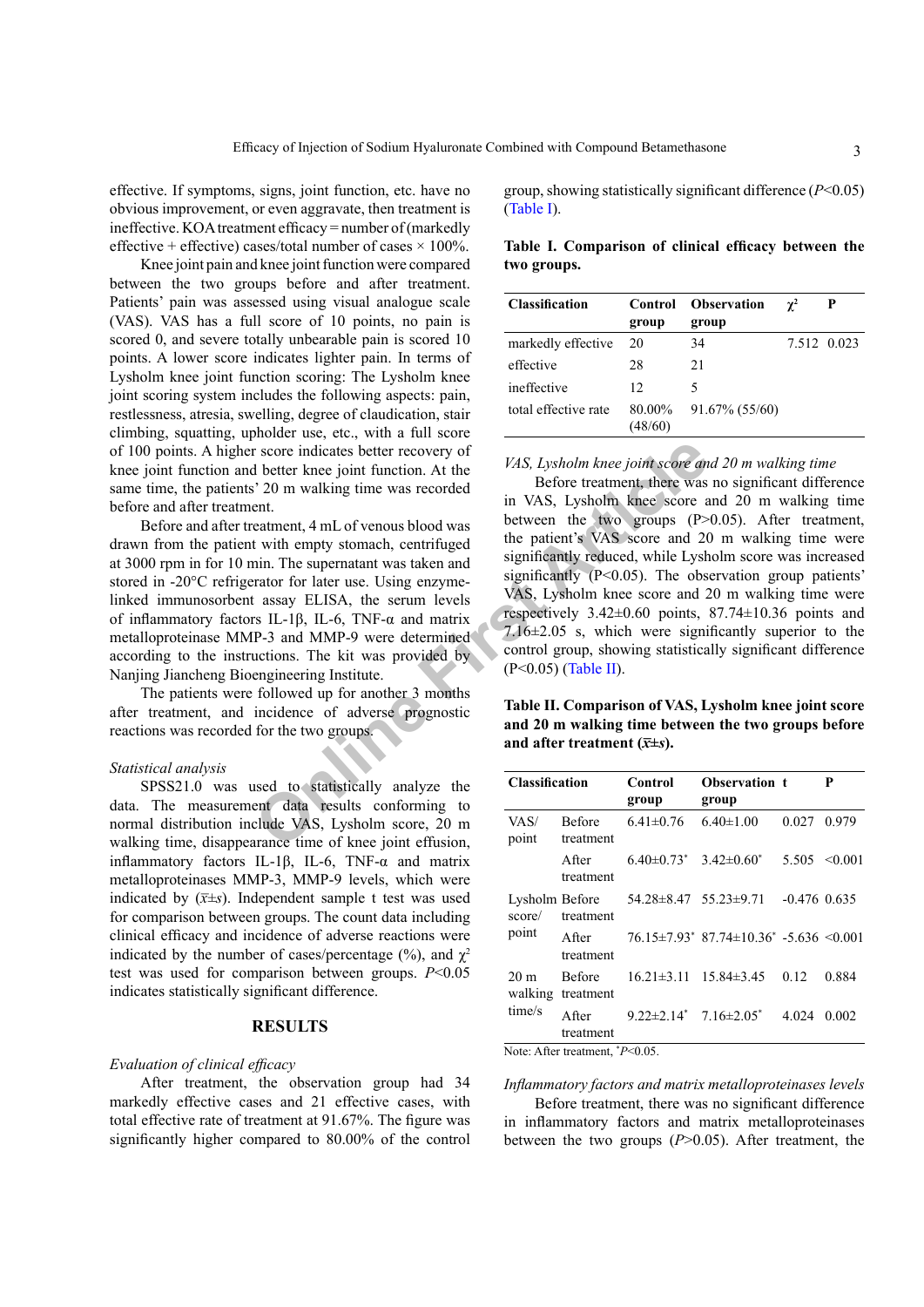patients' inflammatory factor level was significantly lower and matrix metalloproteinases content was also significantly reduced ( $P$ <0.05). IL-1 $\beta$ , IL-6 and TNF- $\alpha$  in the observation group were respectively 8.07±3.13 ng/mL, 9.31 $\pm$ 6.83 ng/mL and 7.72 $\pm$ 1.86 pg/mL, with MMP-3 and MMP-9 contents at 29.42±6.74 and 20.23±5.24, showing significantly superior improvement compared with the control group and indicating statistically significant difference (*P*<0.05) [\(Table III\)](#page-3-0).

<span id="page-3-0"></span>**Table III. Comparison of inflammatory factor and metalloproteinases levels between the two groups before and after treatment**  $(\overline{x} \pm s)$ **.** 

|                |                                         |                                      |                                                     |                  |                   | cavity is commonly used in KC                                                                 |
|----------------|-----------------------------------------|--------------------------------------|-----------------------------------------------------|------------------|-------------------|-----------------------------------------------------------------------------------------------|
| Classification |                                         | Control<br>group                     | Observation t<br>group                              |                  | P                 | directly act on the articular surface<br>and promote the healing of kn                        |
| IL-1 $\beta$   | Before<br>$(ng/mL)$ treatment           | $26.13 \pm 7.13$                     | 25.97±6.33 0.103 0.905                              |                  |                   | hyaluronate is a kind of lubricati<br>KOA patients lubricate and repair                       |
|                | After<br>treatment                      |                                      | $10.48 \pm 4.24$ $8.07 \pm 3.13$ $*$                |                  | $5.024 \le 0.001$ | injection in knuckle articular cav<br>is that sodium hyaluronate ente                         |
| $IL-6$         | Before<br>(ng/mL) treatment             | $38.12 \pm 10.06$ $38.28 \pm 9.86$   |                                                     | $-0.234$ $0.873$ |                   | and binds to glycoproteins, acts<br>lubricates the tissue while reduci                        |
|                | After<br>treatment                      |                                      | $13.65 \pm 7.62^*$ $9.31 \pm 6.83^*$                |                  | $4.754 \le 0.001$ | damage. In addition, it can also i<br>to the joints and alleviate the prog                    |
| TNF- $\alpha$  | <b>Before</b><br>$(pg/mL)$ treatment    | 14.37±2.84                           | $14.62 \pm 2.15$                                    | $-0.067$ 0.944   |                   | of degenerative diseases (Bannur<br><i>et al.</i> , 2003).                                    |
|                | After<br>treatment                      | $10.14 \pm 2.08^*$ 7.72 $\pm 1.86^*$ |                                                     |                  | 6.232 < 0.001     | Compound betamethasone i<br>treatment of orthopedic joint of<br>dipropionate, as one of the g |
| MMP-3 Before   | $(ng/mL)$ treatment                     |                                      | 93.26±14.24 92.64±14.34 0.082 0.924                 |                  |                   | is slightly soluble, slow in abs<br>duration of efficacy. It can prole                        |
|                | After<br>treatment                      |                                      | $40.82 \pm 7.82$ * $29.42 \pm 6.74$ * 8.342 < 0.001 |                  |                   | in KOA treatment, avoid infla<br>immune response activation caus                              |
| MMP-<br>9(ng)  | Before<br>treatment                     | $58.74 \pm 8.42$                     | $59.03 \pm 7.42$ -0.234 0.873                       |                  |                   | therapy, and improve local are<br>This paper investigates the effical                         |
| mL)            | After<br>treatment                      |                                      | $33.23 \pm 7.04*$ 20.23 $\pm 5.24*$ 7.242 < 0.001   |                  |                   | hyaluronate combined with com<br>knuckle articular cavity in KOA                              |
|                | Note: After treatment, <i>*P</i> <0.05. |                                      |                                                     |                  |                   | its effect on patients' serum inflant                                                         |

*Comparison of adverse reactions between the two groups after treatment*

Two patients in the observation group had transient pain and swelling in the knee joint, while 4 patients in the control group had transient pain and swelling in the knee joint, plus 2 cases of low fever and 3 cases of rash. The incidence of adverse reactions in the observation group was 3.33% (2/60), which was significantly lower than 15.00% in the control group, and the difference was not statistically significant  $(\chi^2=4.904, P=0.027)$ .

#### **DISCUSSION**

Knee osteoarthritis occurs frequently in elderly patients. As a chronic disease characterized by pathological changes such as articular cartilage destruction, cartilage bone sclerosis, and marginal chondrogenesis, it features progressive development and gradual aggravation. Without timely treatment, it will cause joint stiffness, limited mobility, walking difficulty, and even deformities and disabilities (Yan *et al*[., 2020;](#page-5-3) Si *et al*[., 2019](#page-5-4)). At present, the treatment of knee osteoarthritis includes surgery, medicine, and traditional Chinese medicine, which is to correct joint deformities, relieve pain, and help joint function recovery. Injection in knuckle articular cavity is commonly used in KOA treatment, which can directly act on the articular surface to inhibit inflammation and promote the healing of knee joint tissue. Sodium hyaluronate is a kind of lubricating fluid, which can help KOA patients lubricate and repair the knee joint tissue after injection in knuckle articular cavity. The main mechanism is that sodium hyaluronate enters the knee joint cavity and binds to glycoproteins, acts on the cartilage surface, lubricates the tissue while reducing pain and repairs joint damage. In addition, it can also inhibit endotoxin damage to the joints and alleviate the progression and deterioration of degenerative diseases (Bannuru *et al*., 2019; [Lajeunesse](#page-4-5)  *et al*., 2003).

Compound betamethasone is commonly used in the treatment of orthopedic joint diseases. Betamethasone dipropionate, as one of the glucocorticoid inhibitors, is slightly soluble, slow in absorption, and has a long duration of efficacy. It can prolong the drug action time in KOA treatment, avoid inflammation and excessive immune response activation caused by excessive hormone therapy, and improve local anti-inflammatory effects. This paper investigates the efficacy of injection of sodium hyaluronate combined with compound betamethasone in knuckle articular cavity in KOA treatment, and analyzes its effect on patients' serum inflammatory factors, MMP-3, MMP-9 and prognosis of joint function.

The results showed that 34 patients in the observation group showed significant joint function recovery after combined treatment, and 21 patients showed significant improvement. The total effective rate of treatment was 91.67%, which was significantly higher than 80.00% of the control group. It proves that combination therapy can effectively relieve symptoms such as knee joint pain and accelerate healing (Wu *et al*[., 2012](#page-5-5)). After treatment, the patients' VAS score and 20 m walking time were significantly reduced, and Lysholm score was increased significantly, which suggests that injection in knuckle articular cavity can take effect quickly. After combined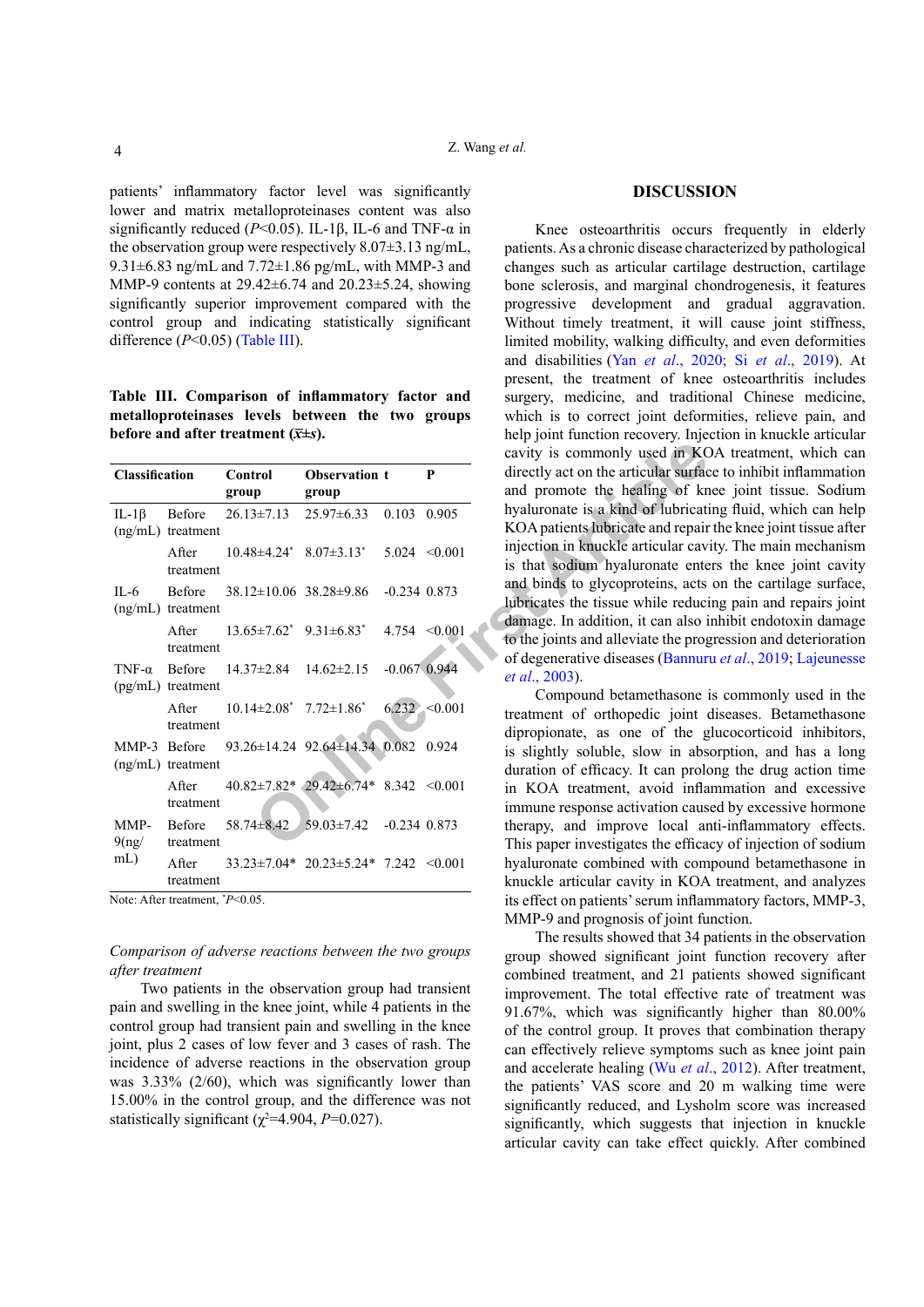injection of compound betamethasone, the knee joint VAS and Lysholm scores were significantly better in the observation group. It may be due to the synergistic effect of compound betamethasone injection which inhibits the inflammatory response of joint injuries, reduces the exudation and accumulation of joint fluid, and prevents deterioration of local tissue lesions together with sodium hyaluronate. At the same time, the compound betamethasone as a lubricating fluid effectively avoids excessive damage caused by friction between the articular surfaces, thus promoting the repair and healing of articular cartilage (Hong *et al*[., 2018;](#page-4-6) Shi *et al*[., 2019\)](#page-5-6).

ole in the pathological progress of<br>
Injury, local tissue inflammation<br>
UB, Lohmander, L.S.,<br>
large number of inflammatory<br>
VB, Lohmander, L.S.,<br>
large number of inflammatory<br>  $\mu$  and Blanco, F.J., 20<br>
phages and monocyte Studies have confirmed that inflammatory factors IL-1β, IL-6, TNF-α and matrix metalloproteinases MMP-3 and MMP-9 play a role in the pathological progress of knee joint. After joint injury, local tissue inflammation is activated, and a large number of inflammatory mediators, such as IL-1β, IL-6, TNF-α, etc. are released by neutrophils, macrophages and monocytes (Zhao and [Li, 2016;](#page-5-0) Zhao *et al*., 2005). In the progress of KOA, the above-mentioned inflammatory mediators have increased level in the serum, regulate and over activate the inflammatory-immune response, leading to further disease deterioration. At the same time, various matrix metalloproteinases MMP-1, MMP-3, and MMP-9 have increased expression in the articular cartilage and synovial membrane under the mediation of inflammatory factors, which in turn causes the degradation of articular cartilage matrix collagen fiber network and proteoglycan, aggravating damage and lesion of articular cartilage (Liu *et al*[., 2018](#page-4-0)). This study found that after treatment, the patients' inflammatory factor level was significantly lower, and matrix metalloproteinases content was also significantly reduced (*P*<0.05). This suggests that injection in knuckle articular cavity inhibits the inflammatory process, while relieving degradation of articular cartilage matrix collagen fibers and protein. The observation group had superior improvement in IL-1β, IL-6, TNF-α, MMP-3, and MMP-9 levels than the control group, which further confirms that the combined treatment has better synergistic effect in antiinflammatory and cartilage metabolism improvement than sodium hyaluronate alone (Zhang *et al*[., 2018](#page-5-2)b). The follow-up results after treatment indicated that the adverse reaction rate was 3.33% (2/60) in the observation group, which was significantly lower than 15.00% of the control group.

# **CONCLUSION**

To conclude, significant therapeutic effect is observed in KOA patients treated with injection of sodium

hyaluronate combined with compound betamethasone in knuckle articular cavity, which can effectively relieve pain and reduce serum inflammatory factors IL-1β, IL-6, TNF-α and matrix metalloproteinase MMP-3, MMP-9 contents, relieve knee arthritic excessive activation and protease degradation, reduce the incidence of adverse reactions, and promote the recovery of prognostic joint function.

#### *Statement of conflict of interest*

The authors have declared no conflict of interest.

### **REFERENCES**

- <span id="page-4-4"></span>Bannuru, R.R., Osani, M.C., Vaysbrot, E.E., Arden, N.K., Bennell, K., Bierma-Zeinstra, S.M.A., Kraus, V.B., Lohmander, L.S., Abbott, J.H., Bhandari, M. and Blanco, F.J., 2019. OARSI guidelines for the non-surgical management of knee, hip, and polyarticular osteoarthritis. *Osteoarthr. Cartil*., **27**: 1578-1589. [https://doi.org/10.1016/j.](https://doi.org/10.1016/j.joca.2019.06.011) joca.2019.06.011
- <span id="page-4-6"></span>Hong, Z.Q., Gao, H.J. and Su, Y.X., 2018. Effect of total alkaloids from semen strychni on cartilage injury in rabbit model of knee osteoarthritis and it′s mechanisms. *Chinese J. Integr. Trad. West. Med*., **38**: 991-996. [https://doi.org/10.7661/j.](https://doi.org/10.7661/j.cjim.20180626.183) cjim.20180626.183
- <span id="page-4-3"></span>Hu, W.Y., 2000. Prospection of repair of osteoarticular injury. *J. Traumat. Surg*., **2**: 129-130. [https://doi.](https://doi.org/10.3969/j.issn.1009-4237.2000.03.001) [org/10.3969/j.issn.1009-4237.2000.03.001](https://doi.org/10.3969/j.issn.1009-4237.2000.03.001)
- <span id="page-4-1"></span>Jiang, T., Feng, C.C. and Zhang, M.Y., 2020. Effects of ketorolac tromethamine on cartilage injury repair and angiogenesis regulation in osteoarthritis rats by inhibiting nuclear transcription factor. *Med. Pharma. J. Chinese People Liber. Army*, **32**: 6-13. [https://doi.org/10.3969/j.issn.2095-](https://doi.org/10.3969/j.issn.2095-140X.2020.06.002) [140X.2020.06.002](https://doi.org/10.3969/j.issn.2095-140X.2020.06.002)
- <span id="page-4-2"></span>Kou, L.W., Guo, J.Y. and Li, F., 2020. Application of exosomes in repairing cartilage damage of osteoarthritis. *Orthop. J. China*., **28**: 2073- 2076. [https://doi.org/10.3977/j.issn.1005-](https://doi.org/10.3977/j.issn.1005-8478.2020.22.13) [8478.2020.22.13](https://doi.org/10.3977/j.issn.1005-8478.2020.22.13)
- <span id="page-4-5"></span>Lajeunesse, D., Delalandre, A. and Martel-Pelletier, J., 2003. Hyaluronic acid reverses the abnormal synthetic activity of human osteoarthritic subchondral bone osteoblasts. *Bone*, **33**: 703-710. [https://doi.org/10.1016/S8756-3282\(03\)00206-0](https://doi.org/10.1016/S8756-3282(03)00206-0)
- <span id="page-4-0"></span>Liu, J.H., 2018. Effect of acupuncture and moxibustion on TNF- $\alpha$  and joint mobility in patients with knee osteoarthritis. *Shaanxi J. Trad. Chinese Med*., **39**: 116-118. [https://doi.org/10.3969/j.issn.1000-](https://doi.org/10.3969/j.issn.1000-7369.2018.01.038) [7369.2018.01.038](https://doi.org/10.3969/j.issn.1000-7369.2018.01.038)